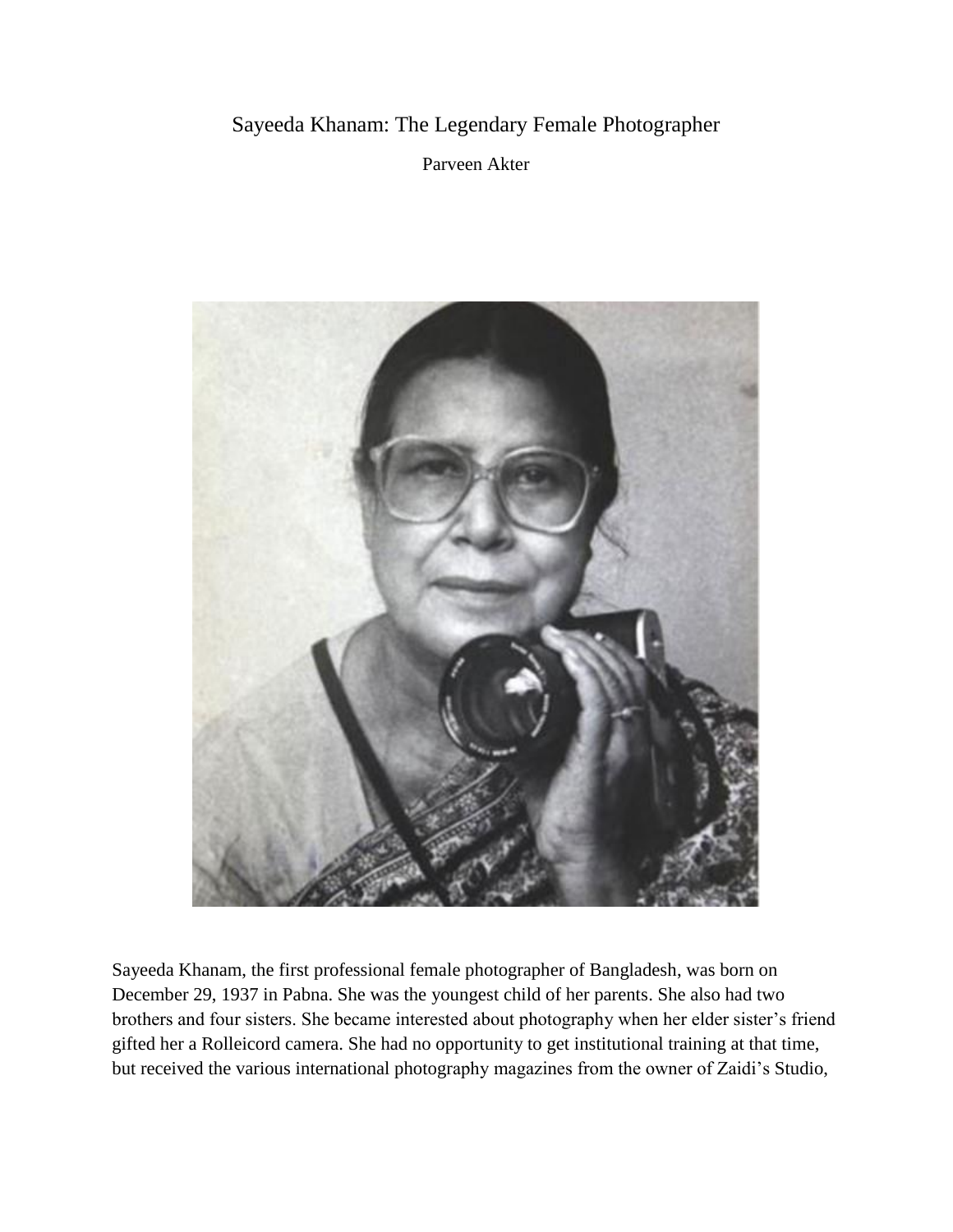which was located in Dhaka. These magazines helped her to enlighten herself as a reputable photographer.

Sayeeda Khanam was well educated. She completed her MA degree in Bengali literature from the University of Dhaka, in 1968. Again, she finished her second MA in Library Science from the same university in 1972. Besides photography, she worked as a librarian in the seminar library of the Department of Bangla, University of Dhaka from 1974 to 1986. After the Liberation War, she volunteered as a nurse in Holy Family Hospital for few days.

She started her career as a photojournalist in the 60s with the periodical *Begum*, staying on as a member of the prestigious magazine for over 50 years. Her photographs have been published in several national newspapers and she covered many national and international seminars. As a freelance photographer, her main endeavour was to visit places in search for pictures. She travelled to many places she to take photographs, including Kolkata and Darjeeling.

Sayeeda Khanam acquired many national and international awards which include All Pakistan Photo Contest in 1960. She also got a UNESCO award in 1985 and the Anannya Shirsho Dosh award in Dhaka. Sayeeda Khanam was very devoted to her photographs, she used to reflect her photos as her personal project. Moreover, she worked hard to create a special engagement with each of her own photographs.

Her photographs have been exhibited in different galleries around the world. She has also had three solo exhibitions exclusively focusing on Satyajit Ray, his films and life. Besides Ray, she also did portraits of figures such as Queen Elizabeth, Neil Armstrong, Buzz Aldrin, Mother Teresa, Indira Gandhi and Sheikh Mujibur Rahman. She was a lifetime member of Bangladesh Mahila Samiti and Bangla Academy. Sayeeda Khanam also wrote a number of books, articles and literary pieces. Some of her books are *Dhulomati* (1964), Amar Chokhe Satyajit Ray (2004), *Smritir Poth Beye* (2011). She was a lifetime member of [Bangladesh Mahila](https://en.wikipedia.org/wiki/Bangladesh_Mahila_Samiti)  [Samiti](https://en.wikipedia.org/wiki/Bangladesh_Mahila_Samiti) and [Bangla Academy.](https://en.wikipedia.org/wiki/Bangla_Academy)

Nowadays, female photographers are very common in our society, but Sayeeda Khanam's journey was not smooth. She struggled at every moment to establish herself as a photographer. Her dedication helped tremendously to remove the barriers for today's young women to become photographers.

Sayeeda Khanam, the legend, breathed her last on August 18, 2020, after suffering from agerelated complications.

Works Cited

- 1. [In memory of Sayeeda Khanam: The girl with a Rolleicord | The Daily Star](https://www.thedailystar.net/opinion/tribute/news/memory-sayeeda-khanam-the-girl-rolleicord-1947121)
- 2. <http://gunijan.org.bd/newsite/?p=6155>